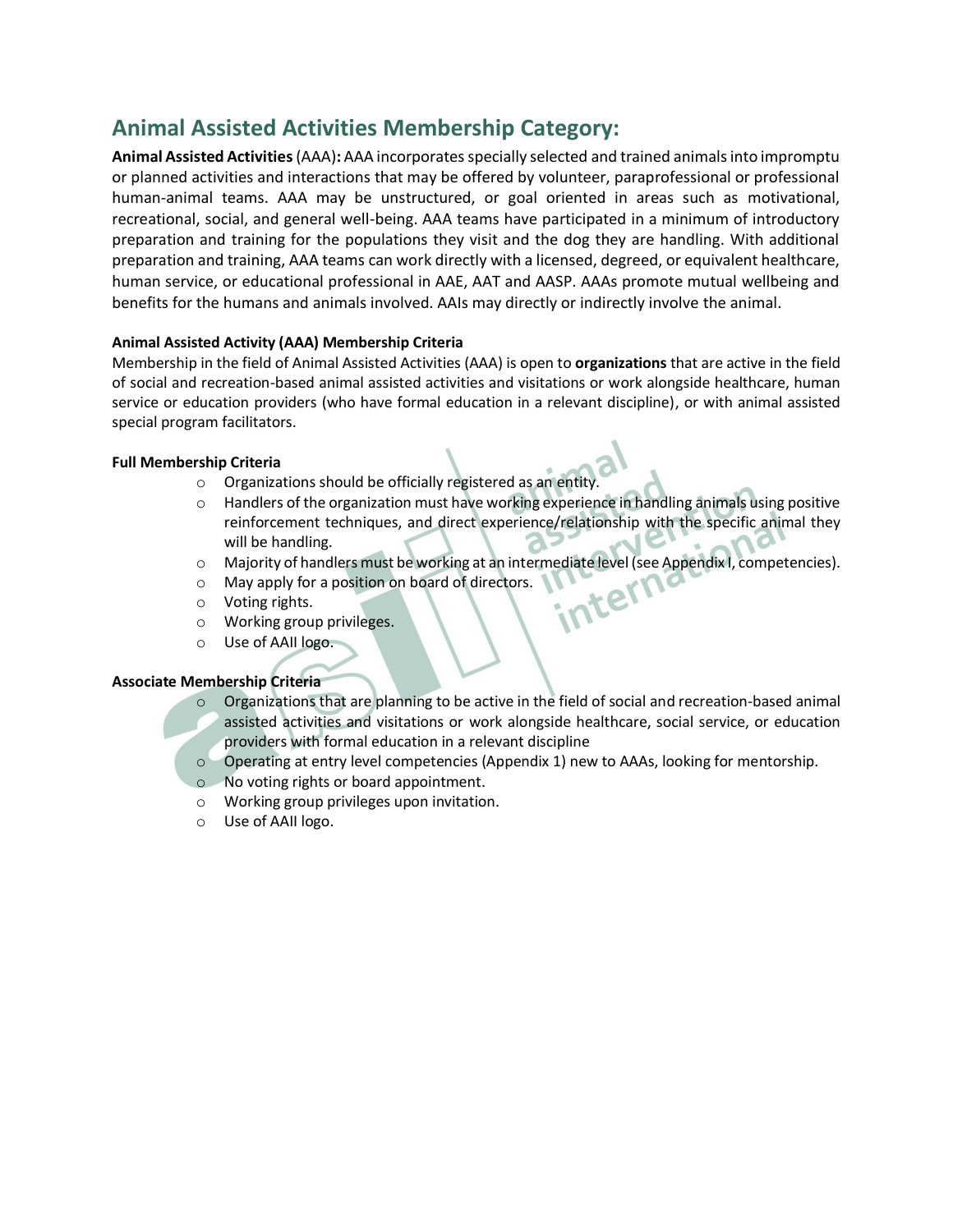# **Animal Assisted Education (AAE) Membership Category:**

**Animal Assisted Education** (AAE)**:** AAE incorporates specially selected and trained animals into goal directed, educationally relevant teaching plans that are designed to promote development of general or special education skills in areas such as cognition, social functioning, personal growth, responsible pet carers, etc. AAE is developed, directed and/or delivered by a person who is licensed, degreed or equivalent education professional specialized expertise in teaching/education. The process is evaluated and documented. AAE providers who handle their own dogs have additional intermediate to advanced training in dog advocacy, handling, communication, behavior, husbandry, health, welfare and well-being in both living and working situations. Alternatively, teaching/education providers may choose to work in conjunction with an AAA team, a professional dog handler or an AASP who have additional training for the scope of AAE. AAE may be provided in a variety of settings, with a variety of ages, may be individual or group in nature. AAE promotes wellbeing and benefits for humans and animals, and provide a positive experience for the animal without force, coercion, or exploitation. AAE may directly or indirectly involve the animal.

# **Animal Assisted Education (AAE) Membership Criteria**

Membership in the field of Animal Assisted Education (AAE) is open to organizations or individuals with formal education qualifications in a relevant discipline. Example of Full-Member licenses/degreed titles: Special<br>education teacher, resource room teacher, etc.<br><br>**Example of Full Membership Criteria** education teacher, resource room teacher, etc. tional

## • **Full Membership Criteria**

- o **Individual** educational provider has successfully completed college level degree (bachelor, masters, doctorate, PhD or equivalent) coursework.
- o **Organizations** must have a named person who meets the above criteria and is effectively the holder of the AAE membership. This maybe a member of staff or an active consultant.
- o Active license/practice specific to human healthcare practitioner or human services provision.
- Must have completed supervised, direct student contact in human related apprentice or internship specific to the college level degree (BA, MA, Doctorate, PhD or equivalent).
- o Working at advanced and expert level competencies (see AAII Member Booklet for Animal Assisted Therapy, Appendix I, Competencies).
- o Use of AAII logo.
- o Working group privileges.
- o May apply for a position on the board of directors.
- o Voting rights.

## ● **Associate Membership Criteria**

- $\circ$  Individual education provider has successfully completed college level (certificate, associate degree or equivalent) coursework.
- $\circ$  Organization must have a named person, actively working in the program that meets the above associate criteria and is effectively the holder of the membership.
- o Active licensure specific to professional supervised positions in healthcare or human services.
- o Working at an entry to intermediate level competencies (See AAII Member Booklet for Animal Assisted Therapy, Appendix 1 - Competencies).
- o Examples of licensed Associate Members: Certified assistants/technicians in therapies, social work, nursing, etc.
- o Use of AAII logo.
- o Working group privileges upon invitation.
- o No voting rights or board of director appointment.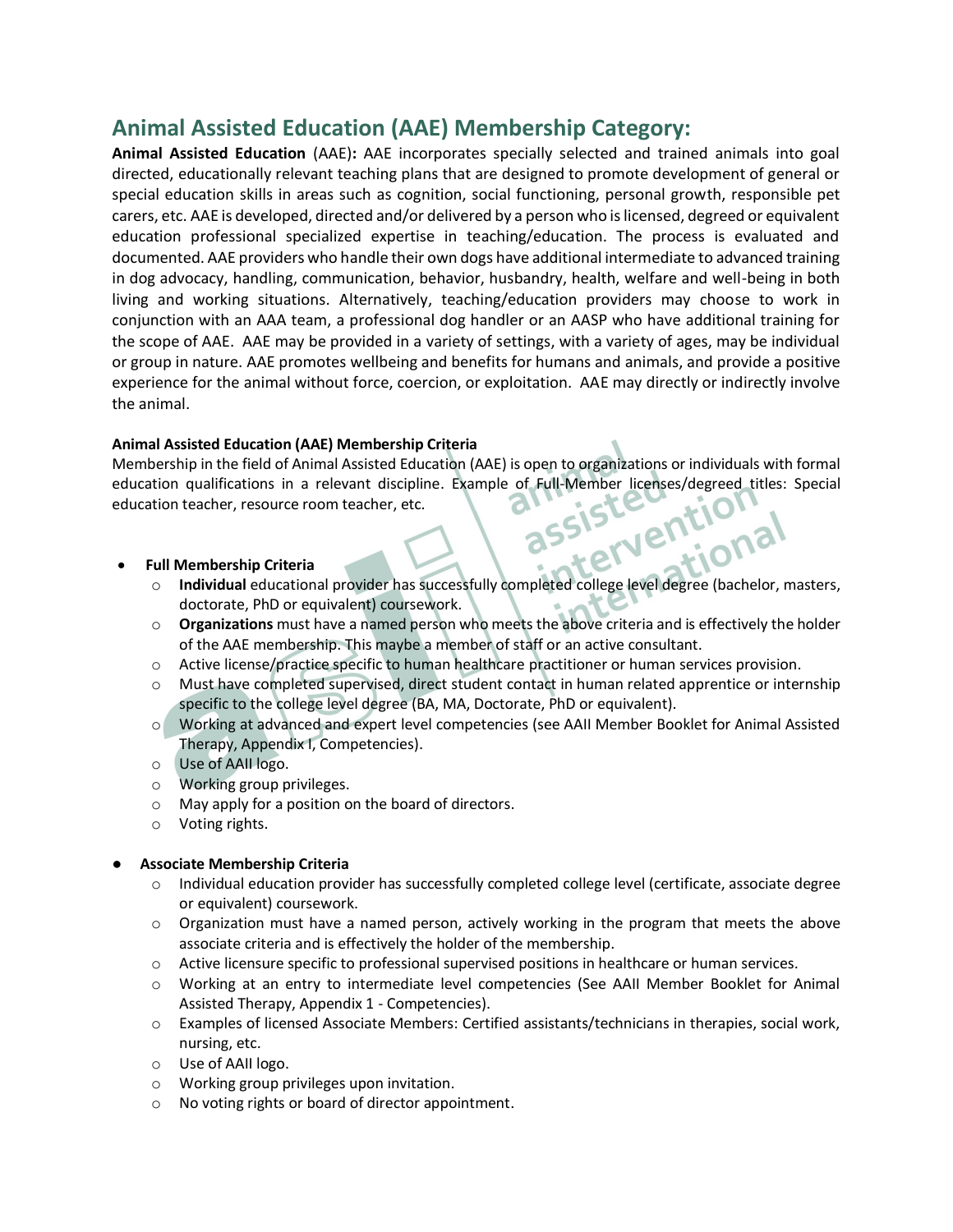# **Collaborative Animal Assisted Education (C-AAE) Membership**

# **C-AAE Definition**

**Collaborative-Animal Assisted Education (C-AAE):** Where an organization contributes to AAE, for example by training dogs and acting as the dog handler but does not have a licensed human healthcare practitioner or human services provider on their staff or working with them as a consultant, the collaborative work is recognised by AAII and this element can be accredited.

# **C-AAE Membership Criteria**

The collaborative member criteria does not change from the members original member category and criteria. Ex: If you are an AAE and AASP collaboration, the educational member maintains their original member description and criteria from AAE, and the AASP maintains their original member description and criteria.

# **Animal Assisted Therapy (AAT) Membership Category:**

**Animal Assisted Therapy (AAT):** AAT incorporates specially selected and trained animals into goal directed, **The Animal Assisted Therapy (AAT) Membership Category is defined as follows: LIO** 

**Animal Assisted Therapy (AAT):** AAT incorporates specially selected and trained animals into goal directed therapeutic/intervention plans that are designed to promote improvement in physical, cognitive, psychosocial, behavioral, and/or emotional functioning of humans. The process is evaluated and documented. AAT is developed, directed and/or delivered by a person who has formal education, is licensed, degreed or equivalent and has specialized expertise in a specific discipline within healthcare/human service fields. AAT providers have additional intermediate to advanced continuing education for AAT theory and practice. AAT providers who handle their own animals have additional intermediate to advanced training in dog advocacy, handling, communication, behavior, husbandry, health, welfare, and well-being in both living and working situations. Alternatively, healthcare, and human service providers may choose to work in collaboration with others in the AAI field including AAA, AAE, AASP, or AAPP or a professional dog handler who has additional training for the scope of AAT. **Collaborative partners** may or may not have separate goals. AAT may be provided in a variety of settings, with a variety of ages, may be individual or group in nature. AAI's promote wellbeing and benefits for humans and provide a positive experience for the animal without force, coercion, or exploitation. AAT may directly or indirectly involve the animal.

## **Animal Assisted Therapy (AAT) Membership Criteria**

Membership in the field of Animal Assisted Therapy (AAT) is open to organizations or individuals with formal education qualifications in a relevant discipline. Examples of Full-Member licenses/degreed titles: Counseling, Mental Health Treatment Provider, Occupational Therapist, Physical Therapist, Speech and Language Pathologist, Behavior Therapist, Nurse or Nurse Practitioner, Physician, etc.

## • **Full Membership Criteria**

- o **Individual** healthcare or human service provider has successfully completed college level degree (bachelor, masters, doctorate, PhD or equivalent) coursework.
- o **Organizations** must have a named person who meets the criteria and is effectively the holder of the AAT membership. This maybe a member of staff or a consultant.
- o Active license/practice specific to human healthcare practitioner or human services provision.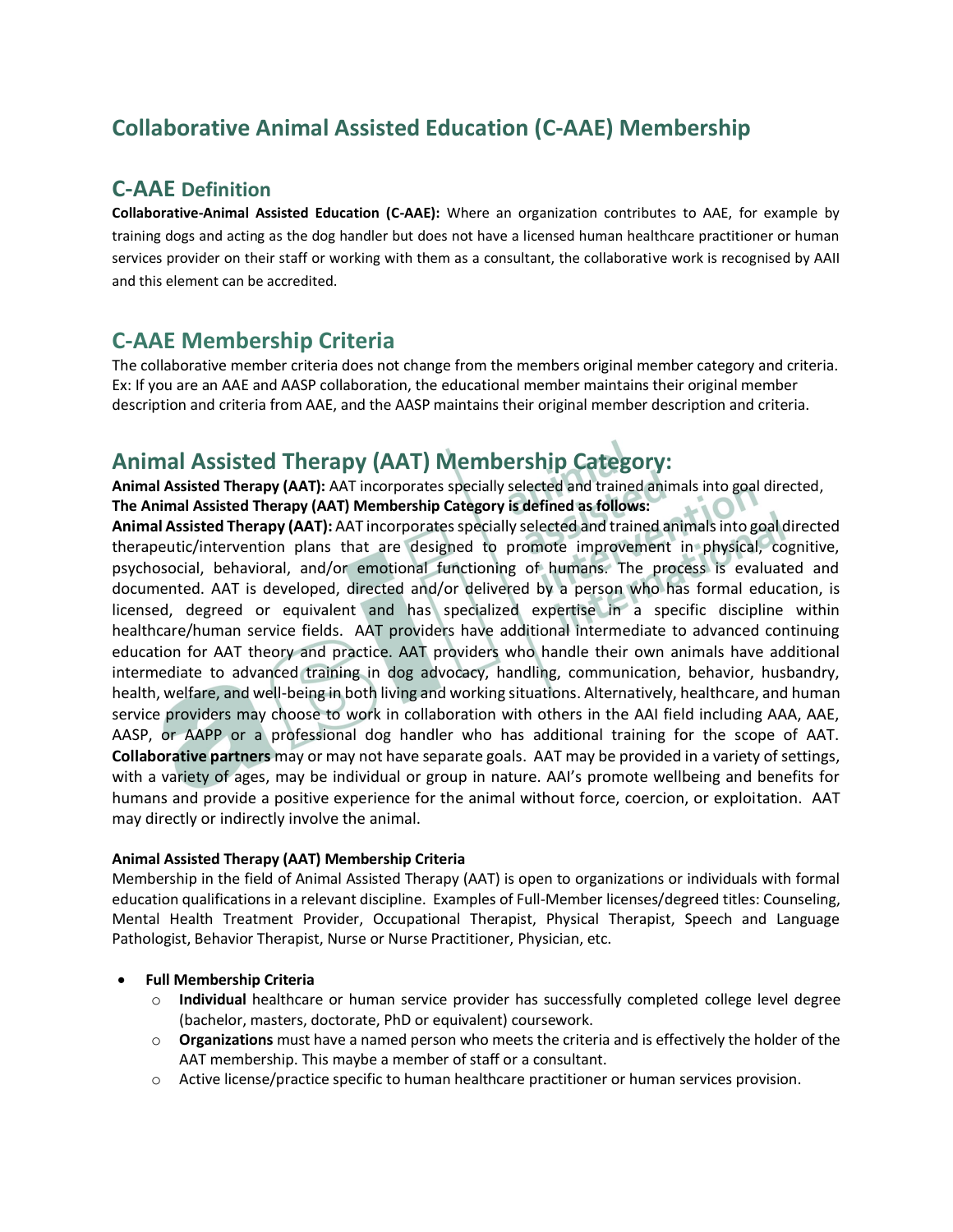- $\circ$  Must have completed supervised, direct client contact in human related apprentice or internship specific to the college level degree (BA, MA, Doctorate, PhD or equivalent).
- o Working at advanced and expert level competencies (see AAII Member Booklet for Animal Assisted Therapy, Appendix I, Competencies).
- o Working group privileges.
- o May apply for a position on the board of directors.
- o Use of AAII logo
- o Voting rights.

#### ● **Associate Membership Criteria**

- o Individual healthcare or human service provider has successfully completed college level (certificate, associate degree or equivalent) coursework.
- $\circ$  Organization must have a named person, actively working in the program that meets the above criteria and is effectively the holder of the membership.
- o Active licensure specific to professional supervised positions in healthcare or human services.
- o Working at entry level and intermediate level competencies (See AAII Member Booklet for Animal Assisted Therapy, Appendix 1 - Competencies).
- o Examples of licensed Associate Members: Certified assistants/technicians in therapies, social work, nursing, etc.
- o Use of AAII logo.
- o Working group privileges upon invitation.
- o No voting rights or board of director appointment.

# **Collaborative Animal Assisted Education (C-AAT) Membership**

## **C-AAT Definition**

**Collaborative-Animal Assisted Therapy (C-AAT):** Where an organization contributes to AAT, for example by training dogs and acting as the dog handler but does not have a licensed human healthcare practitioner or human services provider on their staff or working with them as a consultant, the collaborative work is recognised by AAII and this element can be accredited.

## **C-AAT Membership Criteria**

The collaborative member criteria does not change from the members original member category and criteria. Ex: If you are an AAT and AASP collaboration, the therapy member maintains their original member description and criteria from AAT, and the AASP maintains their original member description and criteria.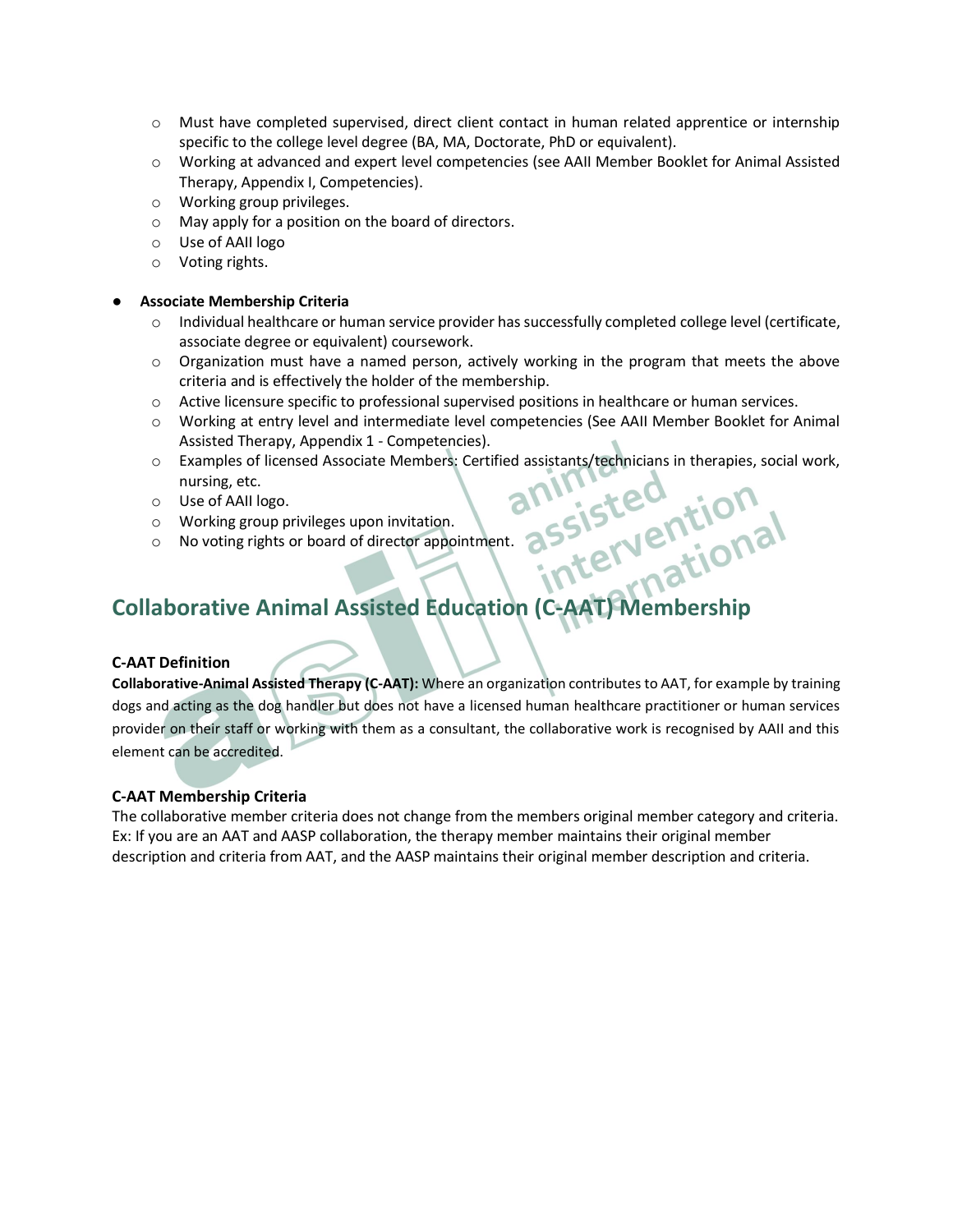# **Animal Assisted Special Programs membership category:**

#### **The Animal Assisted Special Programs membership category is defined as follows:**

AASPs offer goal-oriented programs that incorporate specially selected and trained animals to work in professional fields outside of animal assisted education and therapy or in conjunction with these licensed professionals. AASP personnel may or may not have a license, degree, or equivalent, but are delivering a professional level service or program.

Examples of these programs: Prison dog training classes that teach inmates life/job skills, community programs for people with disabilities, job training, etc., formal crisis intervention department work (e.g. victim advocates), at-risk populations, camps/vocational programs/after school classes for people with disabilities that develop specific skills, a person who teaches veterans with PTSD how to train animals as part other their life skills goals, dogs that work with paramedics/fire stations and that comfort of victims, ministry dogs ( dogs that work with priests, etc.). AASPs promote wellbeing and benefits for humans and animals, and provide a positive experience for the animals without force, coercion, or exploitation. AASPs may directly or indirectly involve the animal.

#### **Animal Assisted Special Programs Membership Criteria**

Membership in AASP is open to organizations and individuals who have professional experience in interventions and who create and/or implement professional animal assisted programs to meet measurable<br>goals outside of the fields of education and therapy.<br>Full membership criteria: goals outside of the fields of education and therapy. inter

#### **Full membership criteria:**

- o Organization or individual should have advanced to expert level knowledge and experience in the practice of animal assisted interventions within their specialty work and/or the creation of professional AAI programs (See AAII Member Booklet for AASP, Appendix I, Competencies).
- o Voting rights.
- o Working group privileges.
- o May apply for position on board of directors.
- o Use of AAII logo.

#### **Full Membership example of titles**:

- o Director of Programs.
- o Autism Specialist that is not considered therapy or education position.
- o Assistance Dog Prison Instructor.
- o Canine Specialist (will define in glossary).
- o Animal Assisted Intervention Specialist/Consultant.
- o Social Worker in regions where social work is not considered a therapist position.
- o Child/Victim Protection Advocate.

#### • **Associate membership criteria***:*

 $\circ$  Membership in AASP is open to organizations and individuals who have entry level to intermediate level experience in AAIs and who create and/or implement professional AAI programs to meet measurable goals outside of education and/or therapy/healthcare or alongside them with their own credentials as a specialist.

*Some examples are: person or program who teaches veterans, inmates, or other populations to train*  dogs for their own life skills, social workers that are not working in therapeutic capacity, criminal *defense professionals integrating dogs to assist victims, specialized crisis response teams in*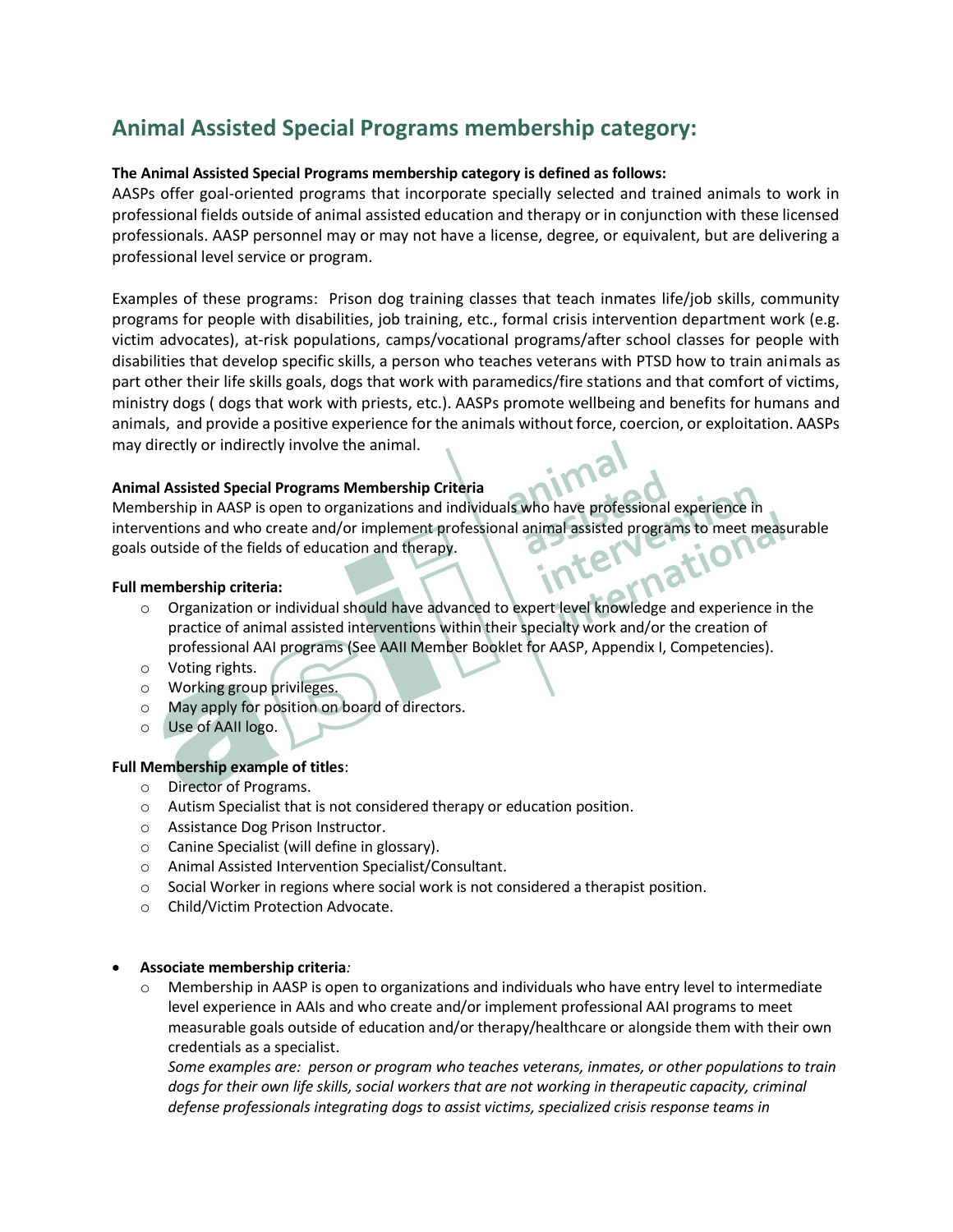*correctional facilities or to natural disasters, school based programs taught by professionals (other than those with education or healthcare license) with scholastic or therapeutic goals for the students, etc.*

- o *Working at a level of entry to intermediate level competencies* (see AAII Member Booklet for AASP, Appendix I, Competencies).
- o No voting rights or Board of Director appointment.
- o Working group privileges upon invitation.
- o Use of AAII logo.

animal<br>assisted<br>international<br>international